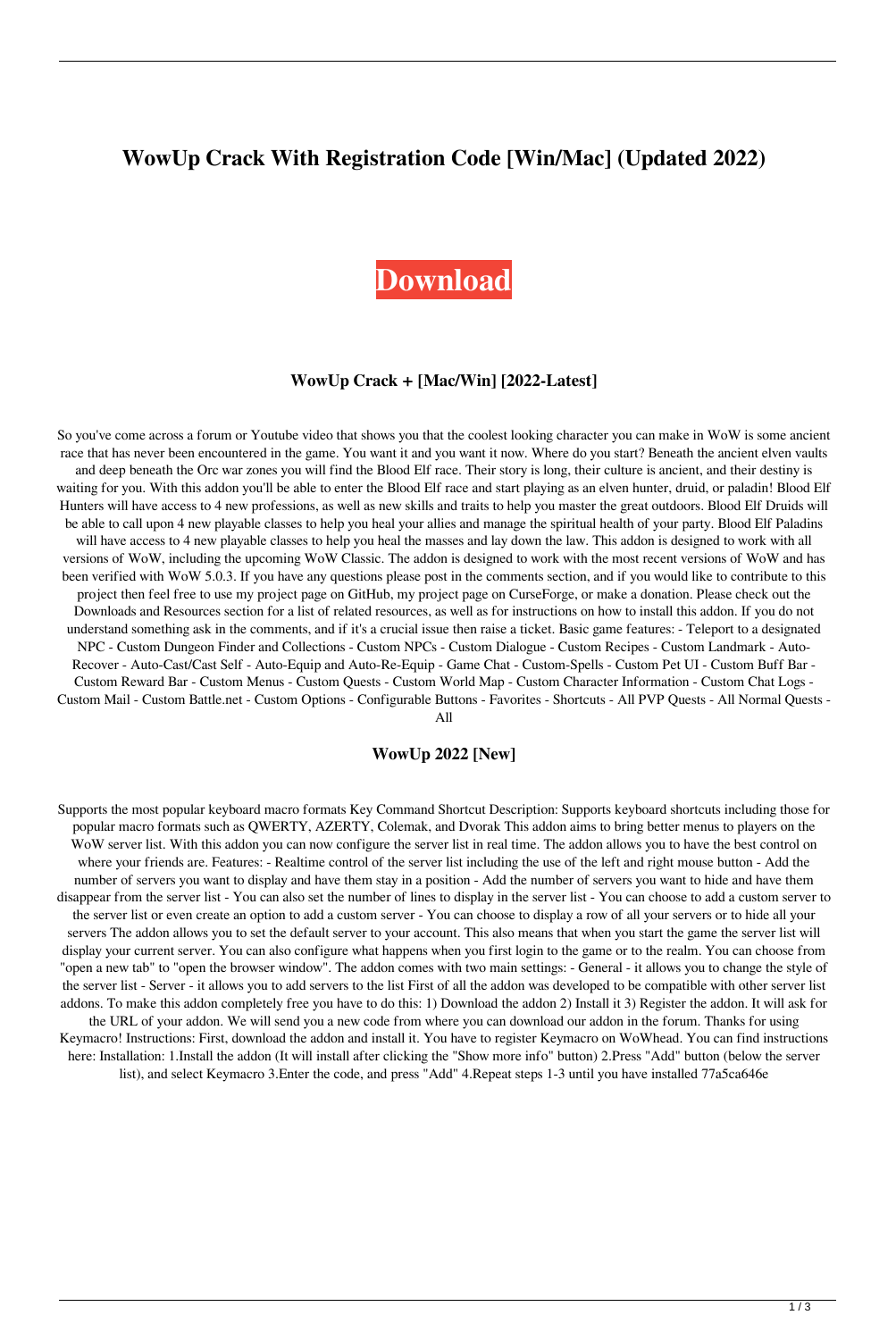## **WowUp Crack + (April-2022)**

WoWUp is a World of Warcraft and WoW Classic addon manager. · Update all add-ons from a single place · Manage add-ons from official WoW add-on repositories · Automatically detect add-ons · Automatically install add-ons · Manually install add-ons from sources like GitHub · Screenshots · Website Introducing the official app store for the Pocket PC. The Pocket PC was first developed in 1996 by the Symbian Foundation as the Psion Series 3. The name was chosen in part because of the ability to fit into a pocket, but also to show it as a better replacement for the then new Palm Pilot. More information: The Psion Series 5 would follow the next year. The Series 5 ran OS5.0 and was a considerable upgrade over the Series 3, however it was still overshadowed by the more popular Palm OS. The Series 5 did not sell very well in Europe and, to make matters worse, the UK market was closed. After this, the Psion Series 6 was released. This was a lot more powerful than the Series 5, and it was supposed to use the Windows CE operating system. Unfortunately, it was only supported by a very small number of hardware manufacturers, and the operating system was not reliable. In fact, Windows CE was never fully supported by Psion, and when Windows Mobile was released in 2003, the Psion Series 6 was no longer supported. The best Psion Series 6 support was in the USA with the HP Jornada. Now is the time to bring the Psion Series 6 experience to a new audience. Features: • Browse through apps and play games! • Download and install apps from apps.mobilepocketpc.com • View all apps installed • Create a favorites list • Save the apps you use to your favorites list. • Game onto your Pocket PC! • Games from the Pocket PC Store • Play full screen games, multitask, or do other things while you play. • Download, install, and run games from the Pocket PC Store. • No internet connection required • The best games for the Psion Series 6 • Brand new graphics and gameplay • 3D games such as the LEGO Star Wars Trilogy • Massive RPGs with even more quests • Action adventure games • Shoot em up games • Puzzle games •

### **What's New in the WowUp?**

WowUp is a powerful WoWUpdater to manage WoW clients easily from a single location. You can easily add and manage add-ons, update add-ons on all your clients with a single click, and find add-ons to help you in WoW without your computer crashing. You can also auto-update add-ons from the search results. P.S. WowUp can also be used to manage other applications such as movies and music. Need a more personalized WoW client? Don't have a WoW account? Better see us on Twitter and Facebook. Hit like on Twitter and/or comment on Facebook. Any feedback or suggestion is appreciated, thanks! --- The World of Warcraft Team P.S. Stay tuned for WoWUp 2.0 (coming soon) which will feature: - an user-friendly interface - more improved updates - more add-ons support (wowwiki, WowInterface,...) - updated translations (French, German, Polish, Spanish, Japanese,...) - more communities support - more support for the new WoW client - UI and bug fixes - improved Wi-Fi Direct support Légende WoWUp is a powerful WoWUpdater to manage WoW clients easily from a single location. You can easily add and manage add-ons, update add-ons on all your clients with a single click, and find add-ons to help you in WoW without your computer crashing. You can also auto-update add-ons from the search results. P.S. WowUp can also be used to manage other applications such as movies and music. Need a more personalized WoW client? Don't have a WoW account? Better see us on Twitter and Facebook. Hit like on Twitter and/or comment on Facebook. Any feedback or suggestion is appreciated, thanks! To install this app, you need to purchase the Premium version, which is a \$4.99 paid app. The Premium version is available on the Google Play Store, so you can download it for free. You also need to have a license key to download it. The update in Curseforge took a lot of my patience. I would like to apologize for that. I really needed it! Install this app. Its free. L'éditeur WoWUp Description: WowUp is a powerful WoWUpdater to manage WoW clients easily from a single location. You can easily add and manage add-ons, update add-ons on all your clients with a single click, and find add-ons to help you in WoW without your computer crashing. You can also auto-update add-ons from the search results.